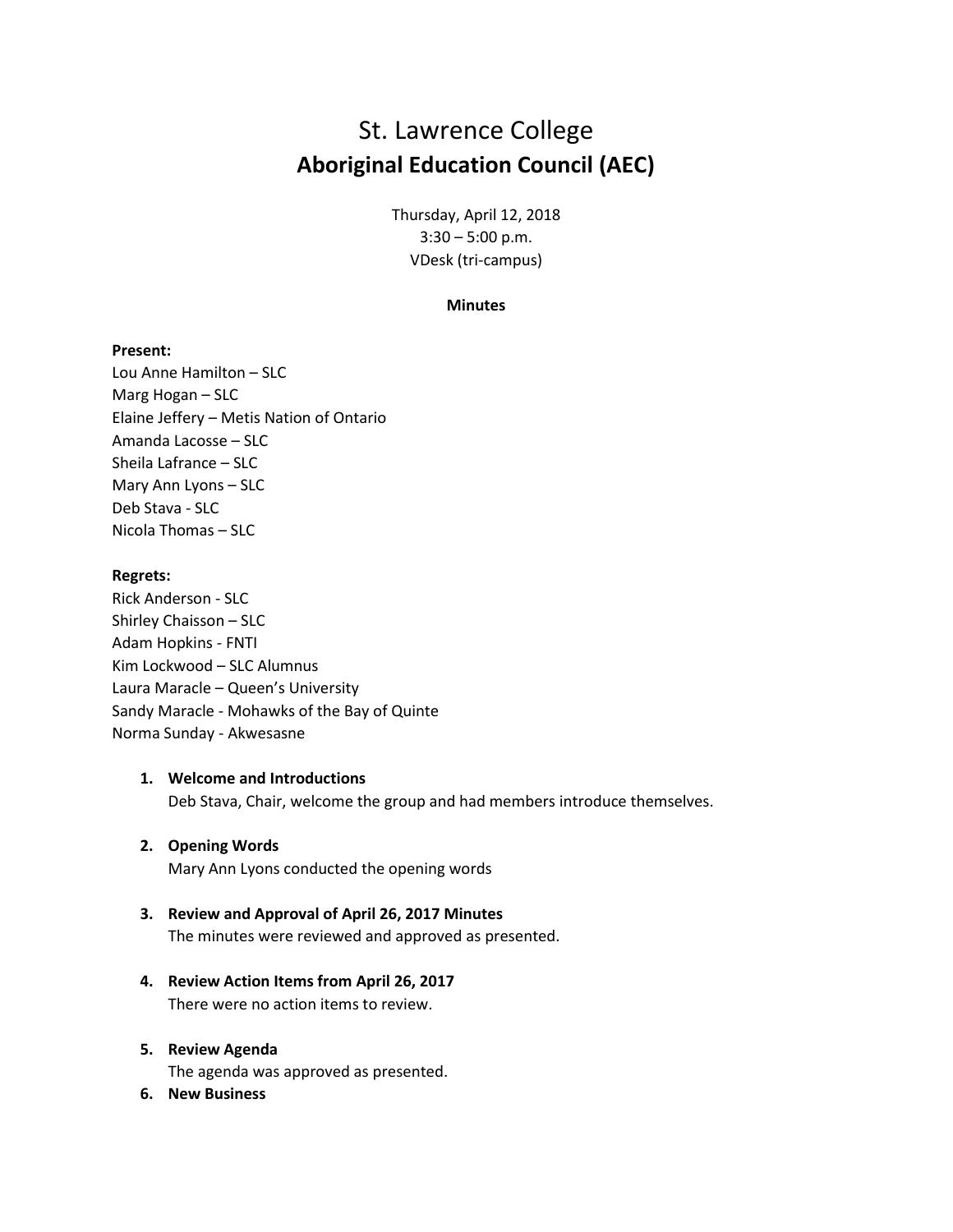#### *a. Updates from Aboriginal Services*

Aboriginal Services tri-campus now falls under Marg Hogan's portfolio and has already conducted meetings with staff.

*Brockville* - Shirley Chaisson has been visiting the Brockville Eagle Learning Café (ELC) twice per week and will continue to do so through the end of the semester. There has not been much interaction with students outside of the same group of four students consistently coming to the ELC. A dreamcatcher workshop was offered and netted four student participants.

*Cornwall* – On April 11, the ELC hosted a Donor Night activity where dream catchers were made. In addition, the ELC held a soup day for students.

*Kingston* – The Kingston ELC received extra funding to provide crafting and elder services three days per week. As a result, they offered workshops to create moccasins, mitts and other items. Craft workshops will be offered through May-June on a casual basis. In the winter semester, Mary Ann Lyons taught approximately forty-five hours to various programs including to Human Resources students. The demand is increasing and Mary Ann would like to see an inventory of teachers across the various program areas as it can be difficult for her to do it through her current role. Mary Ann will circulate the Year in Review report at the end of the year with more information.

# *b. Updates from Partners*

Metis Nation of Ontario – Elaine Jeffery gave kudos to Mary Ann for going to the classroom to provide education. She also indicated she has materials she is willing to donate.

Iohahi:io – Sheila Lafrance reported that Iohahi:io held an open house the week prior to the meeting and there was a lot of community interest. They are expanding on what they are looking to offer from SLC including Mental Health and Addictions, Pre-Trades, Leadership Development Certificate, Communicative Disorders Assistant and possibly PSW. The ESET program was also launched this year and was a big undertaking since it is a capital/equipment heavy program. They are also partnering with the Language School for a pathway to Trent University and are in early conversations with SUNY Potsdam. Rebecca Smoke, Academic Manager, is new to Iohahi:io and comes from SUNY Potsdam. Iohahi:io is looking for a complimentary pathway to SUNY as it is easier for students to travel to. SLC has submitted Mohawk Language and Pre-Contact Indigenous Studies courses to the General Education Committee. Once approved they will be coded and offered at the College. Norma Sunday is now the new Associate Director of Post-Secondary and Adult Learners for AMBE.

FNTI – FNTI has had a complete rollover in staff. Suzanne Brant, President, is the only remaining staff person. Adam Hopkins is now Vice President, Institutional Research. Sarah Mignault is now the Registrar.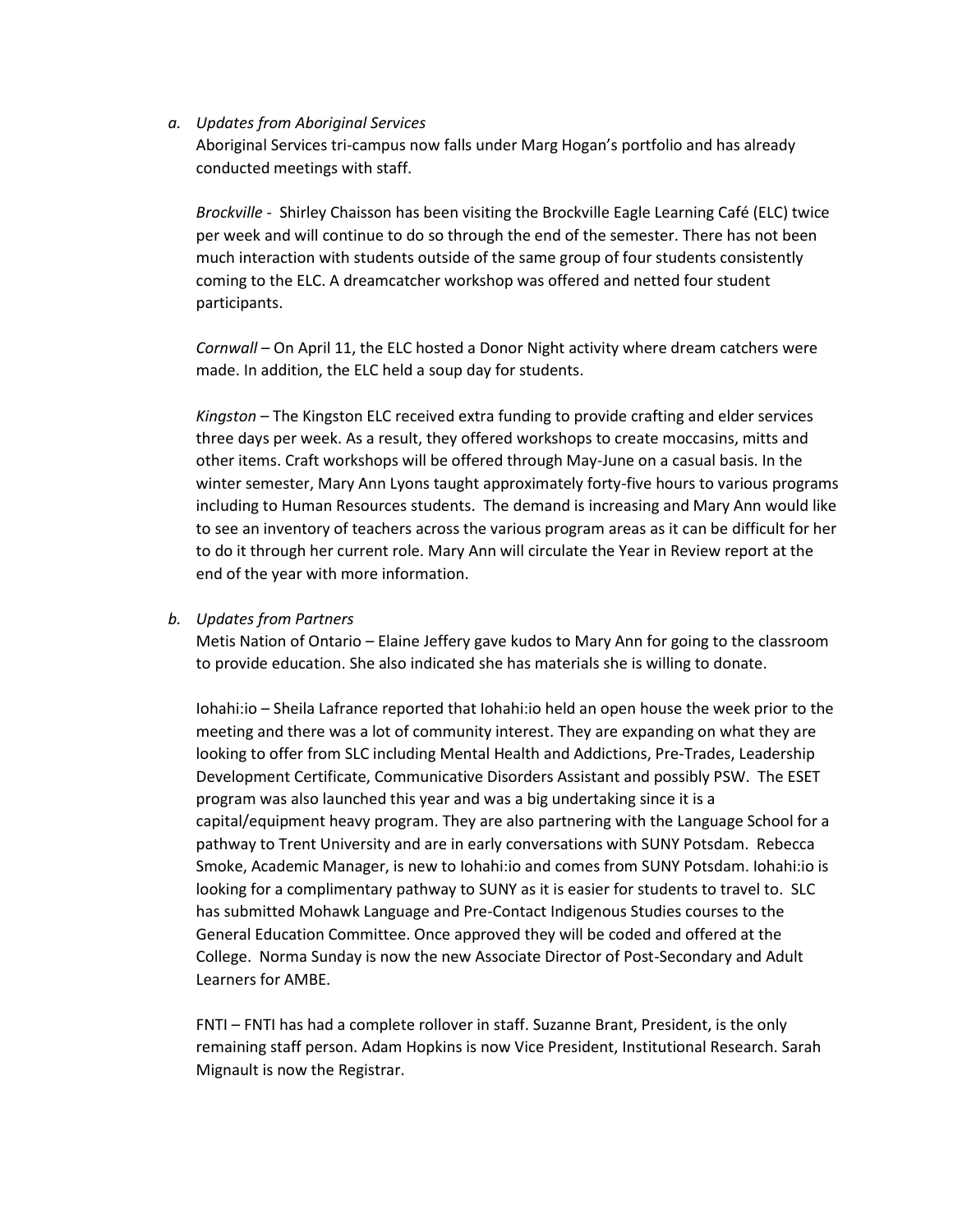### *c. Winter Enrolment*

In the winter semester, there were 272 students in Kingston, 120 students in Cornwall and 58 students in Brockville. The numbers have increased slightly and do not include Iohahi:io.

### *d. Learning Connections Conference (LCC)*

At this time, Deb is not certain was is planned for indigenous education at the LCC. Nicola and Mary Ann will be presenting the research project and results while discussing practical applications for the classroom and the various actions the College is taking. The LCC organizing committee has change the format of how topics are assessed. Mary Ann and Nicole provided an overview of what occurred in previous years and indicated that the spots have been decreasing year over year. It was noted that attendance to workshops had been poor.

# *e. Colleges Ontario TRC Report Framework* Deb circulated the TRC Report Framework to the committee.

# *f. Indigenous Partners in Education Committee (IPEC) Updates*

The Ministry of Advanced Education and Skills Development (MAESD) recently hired Arnold Blackstar as their Director, Indigenous Education. IPEC met five times this year and conducted joint meetings with the CCVP and CCVPAs. The conversation has always been the framework and other papers stemming from the framework. The report lead by students spoke to a holistic approach for mental health. Deb provided a brief overview of the Aboriginal Institutes Consortium which consists of nine institutes and indicated a desire to work with the institutes so they can deliver their own credentials. Deb also noted that the PFAL review was part of the conversation this past year and Deb, Shirley, Mary Ann and Nicola participated. The point was to engage stakeholders and findings could be incorporated by 2019-2020. Part of the discussion centered on the gap in supporting or preparing learners from K-12 and their transition to post-secondary. The College is looking for ways to decrease this gap and improve retention.

# *g. Indigenous Baseline Study*

Nicole Thomas provided an overview of how she came to conduct the Indigenous Baseline Study in partnership with Queen's University. The survey covered topics including but not limited to government, current events, geography, history, attitudes and beliefs. At SLC, surveys were conducted in class in September and participation was voluntary. In addition, exiting students were also surveyed. Across the three campus, first-year students scored an average of 36.9% in Brockville, 34.63% in Cornwall and 43.5% in Kingston. For self-identified indigenous students, there was only a 1% difference. University students and students who had taken an indigenous course scored better. It was strongly suggested that SLC ensure all students in service-provider programs take an indigenous course but it was also noted that indigenizing the curriculum to ensure the content is embedded is important. Deb encouraged community partners to reach out if there are recommendations or ideas. In